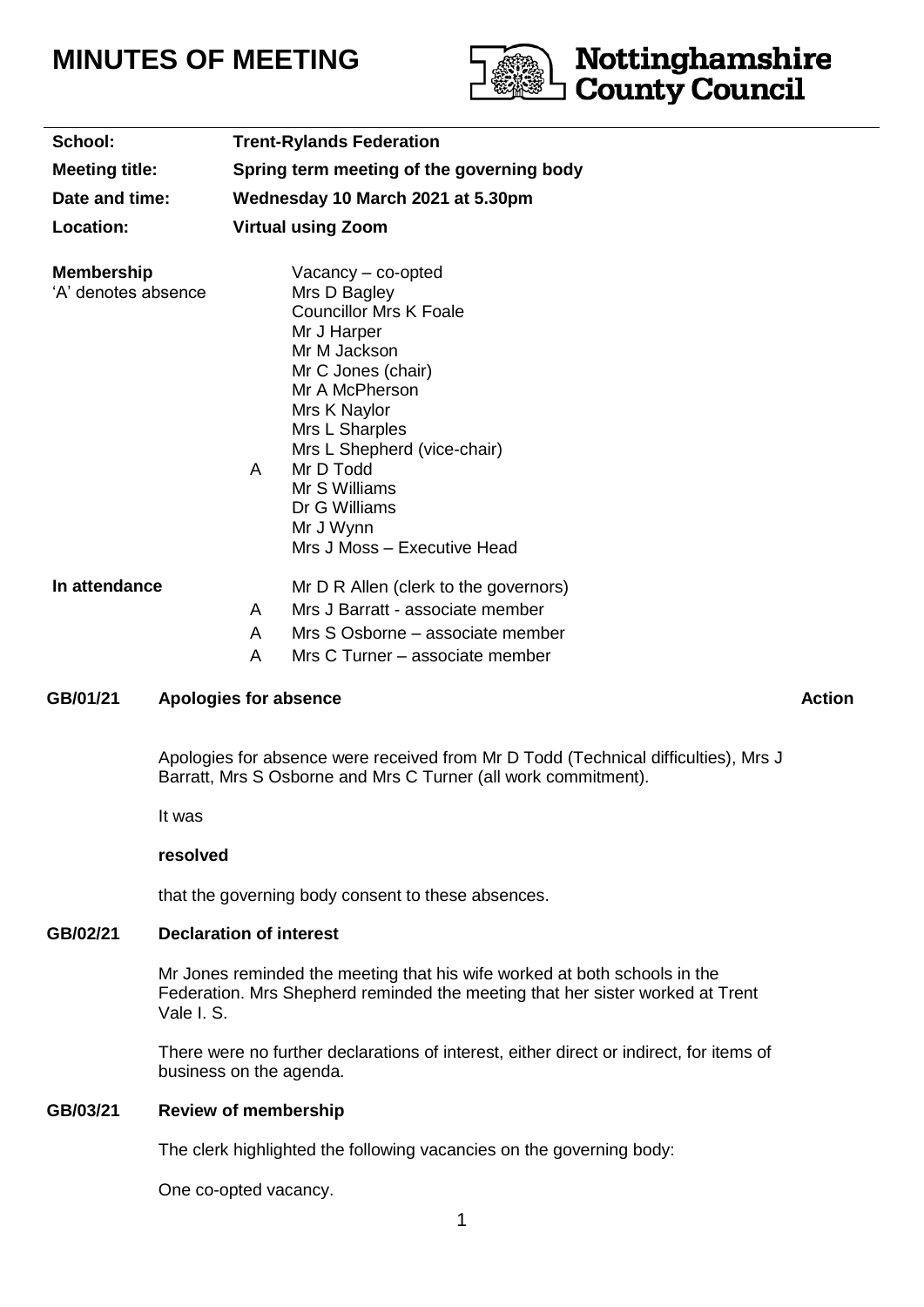|          | The chair reported that he had received an email from a local resident who is<br>interested in filling this vacancy.                                                                                 |                  |
|----------|------------------------------------------------------------------------------------------------------------------------------------------------------------------------------------------------------|------------------|
|          | The email, from Lisa Griffiths, had been uploaded onto governorhub, so that<br>governors could consider her appointment.                                                                             |                  |
|          | She is deputy head of a large primary school in the City and is currently on<br>maternity leave.                                                                                                     |                  |
|          | Following discussion, the meeting formally agreed to her appointment as a co-<br>opted governor.                                                                                                     |                  |
|          | The meeting discussed the state of the current Induction Policy and pack. Mr<br>Williams agreed to check this.                                                                                       | <b>SW</b>        |
|          | Mrs Shepherd agreed to take on the role of governor mentor.                                                                                                                                          | <b>LS</b>        |
|          | Programme of re-appointment of co-opted governors.                                                                                                                                                   |                  |
|          | The meeting agreed to delay this for 12 months.                                                                                                                                                      | Agenda           |
| GB/04/21 | Approval of minutes of autumn term meeting and any additional special<br>governing body meetings                                                                                                     | <b>Spring 22</b> |
|          | The minutes of the autumn term meeting held on 26 November 2020 having been<br>previously circulated were confirmed and signed by the chair.                                                         |                  |
|          | <b>Review of actions</b>                                                                                                                                                                             |                  |
|          | GB/41/20 Queries in relation to Staff Code of Conduct – it was reported that the<br>LA had not responded. Thus, the queries had not been fully resolved.                                             |                  |
|          | The Staff Code of Conduct had been previously approved subject to clarification of<br>the two points, the meeting agreed to continue with these provisos.                                            |                  |
|          | GB/46/20 Well-being Governor - Councillor Foale to be invited to a staff meeting<br>in the near future.                                                                                              | EH+KF            |
|          | GB/47/20 Parking issues – Mr Williams reported that he had been in touch with the<br>Highways Dept in relation to road markings around school.                                                       |                  |
|          | Councillor Foale agreed to raise the matter at a meeting she was having with the<br>Highways Manager of Broxtowe Borough Council.                                                                    | <b>KF</b>        |
|          | Mr Williams further reported that the LA Camera Van had visited roads around<br>school on several occasions. He had tried, unsuccessfully, to ascertain how many<br>penalty notices had been issued. |                  |
|          | He enquired if the Road Safety team had been in touch with the schools.                                                                                                                              |                  |
|          | GB/49/20 Updating GDPR Policies – the Executive Head is still working on these.                                                                                                                      | EH               |
|          | All other actions had been completed or were on tonight's agenda.                                                                                                                                    |                  |
|          | The minutes of the extraordinary meeting held on 8 February 2021 having been<br>previously circulated were confirmed and signed by the chair.                                                        |                  |
|          |                                                                                                                                                                                                      |                  |

 **Action**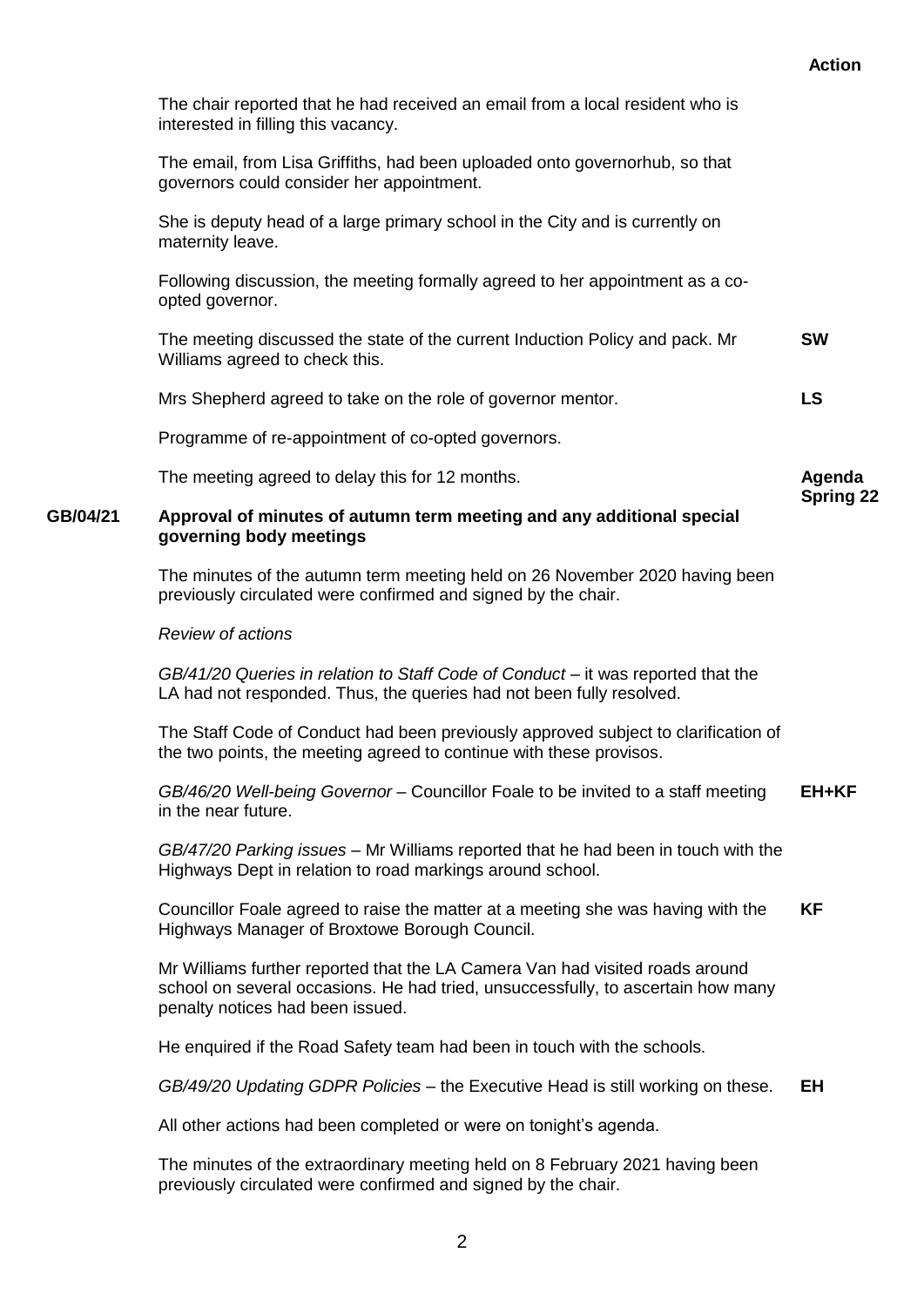All actions had been completed.

# **GB/05/21 Receipt of minutes and approval of policies from committees and working parties**

*Resources Committee held on 9 February 2021*

- Vision and Values **formally approved** by this meeting.
- Finance Policy **formally approved** by this meeting.
- Resignation of the Junior SENCO post an advert has been placed in staffroom, with two members currently showing an interest.
- Policies reviewed, formally approved by this meeting:

Pupil Premium Strategy and Catch-up Funding, Local Asbestos Management Plan, Health and Safety, Emergency Plan, School Smoke Free, First Aid, Admission Arrangements, Continuing Professional Development, Induction, NQT Induction, Governor Induction and Development, Updated Disciplinary Procedures – Parts 1 & 2.

# *Pupil Outcomes Committee held on 24 February 2021*

Policies reviewed, **formally approved** by this meeting:

Dealing with Prejudice Based Incidents, Home School Liaison, Register of Pupils, Women's Refuge, Fasting During Ramadan, Curriculum, RE, Music.

# **It was noted that Mr Jackson had left the meeting at 6.00pm. it was later discovered that this was due to internet problems.**

# **GB/06/21 Headteacher's report**

This had been previously uploaded onto governorhub. The following issues were highlighted:

- Numbers in school during the lock-down approximately 50%.
- Return to school on 8 March -children were happy, but loud, attention seeking and finding it difficult to share. Details were given of planned work for the rest of the term.
- Pupil numbers for both schools, where Y2 numbers are low.
- Details of disadvantaged pupils and SEND.
- EAL details for both schools.
- Details of numbers of LAC, along with procedures undertaken.
- Attainment and Progress data. It was reported that Reading is the area most negatively affected by children not being in school.
- Development of the school "Educational Opportunities for All Strategy"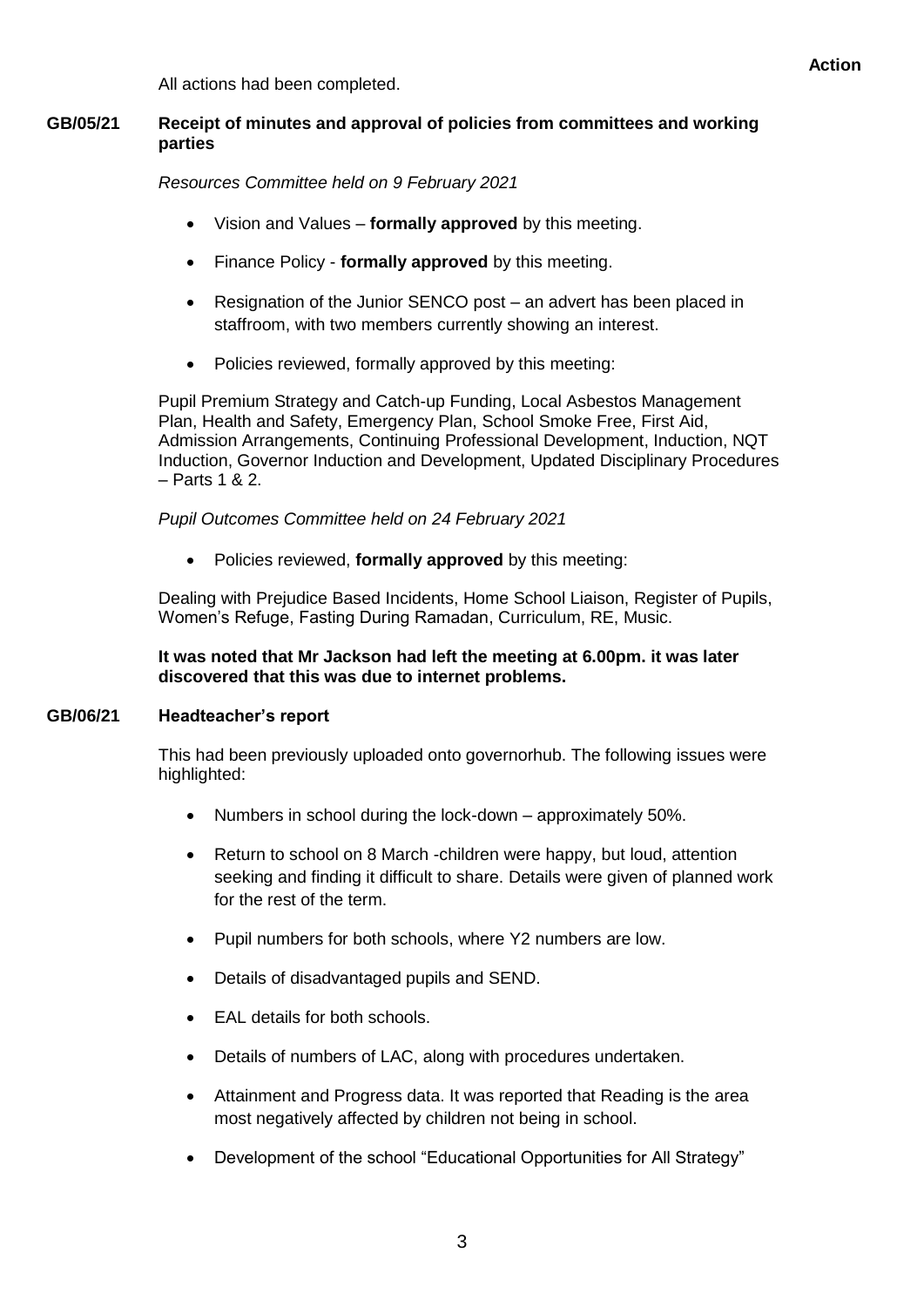Sports Development Funding expenditure, including additional sports workshops and clubs.

**Governors noted** that school swimming has already re-opened.

- Details in relation to Safeguarding matters.
- Progress on the SIP. Also, questionnaire sent out to parents with a positive response.
- Staffing structure, with a possible change in September 2021.
- Details of staff absences
- Premises Management, where an annual audit needs carrying out for both schools. **Gov**

**A governor questioned** the ongoing use of hardware which had been provided to schools.

The Executive Head reported that these had been collected by the schools and gave detail of how they would be used to improve ICT resources in the schools.

She stated that laptops would still be available if needed in an emergency if bubbles are isolated.

**A governor questioned** the ongoing impact of the Pandemic on both staff and pupils.

**A governor suggested** that a staff survey be undertaken in order to assess the effect of the Covid outbreak on them. Councillor Foale agreed to organise this. **KF**

#### **GB/07/21 Staff and Pupil well being**

Much of the detail of this had been included in the Executive Head's report.

The meeting was reminded of the proposed work of Councillor Foale.

#### **GB/08/21 Approval of**

#### *School budget*

Work on the 2021/22 budget has yet to be finalised.

*Schools Financial Value Standard (SFVS) for 2020-2021*

SFVS for both schools had been uploaded onto governorhub. They were both **formally approved** by the meeting.

#### *Year-end re-forecast*

Full details for the two schools had been emailed to governors prior to the meeting.

Trent Vale are likely to have a surplus of between £7.5k and £16k on the 2020/21 budget.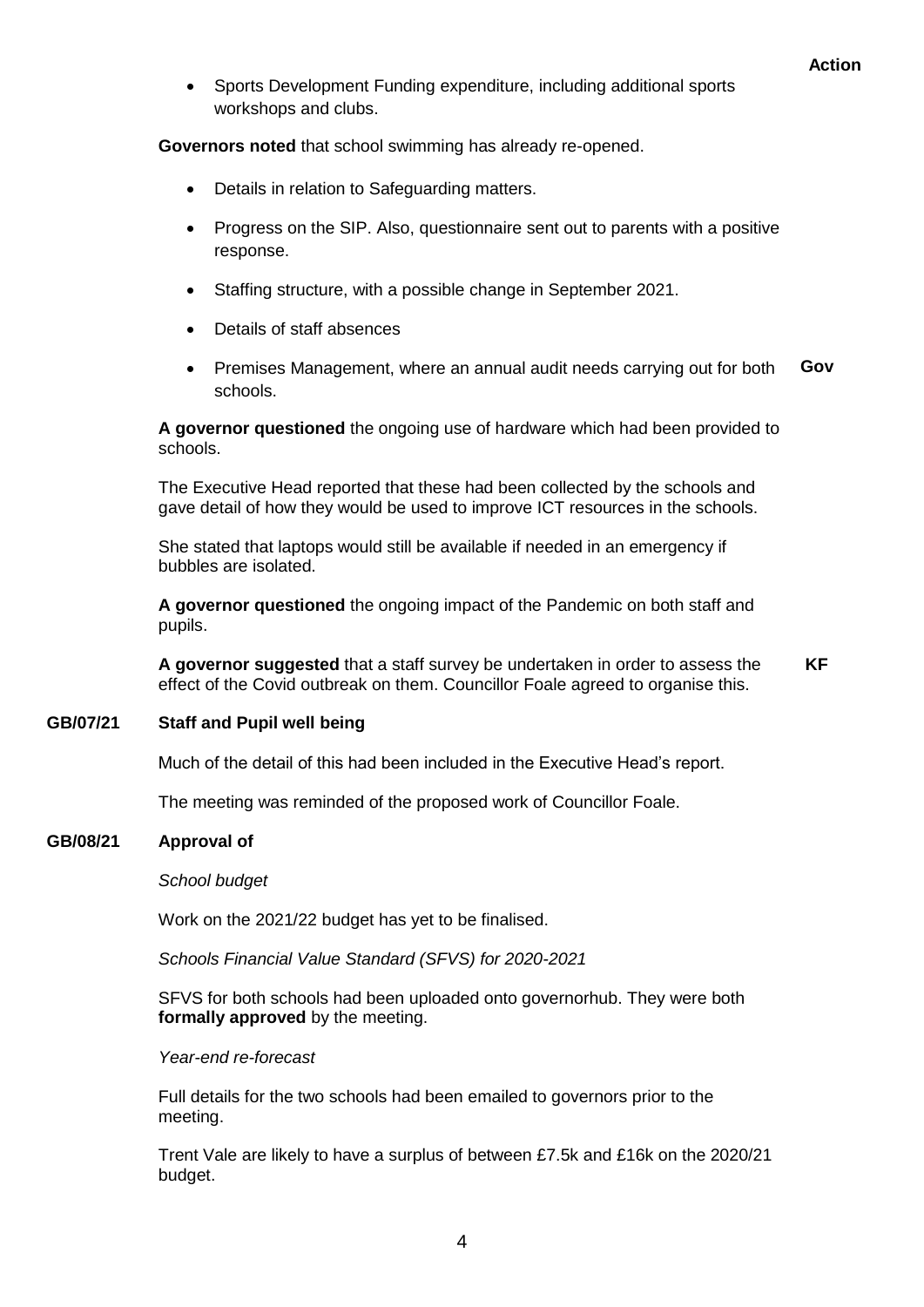#### **Action**

The first draft of the 2021/22 budget shows a possible deficit of  $£20k - but$  this is likely to improve.

Beeston Rylands are likely to have a surplus of £96k on the 2020/21 budget.

The first draft of the 2021/22 budget shows a surplus of £77k.

These figures were **formally approved** by the meeting.

#### *Services for schools*

The Executive Head praised the work of both Sarah Kaye and Jane Gibson Office Managers, working excellently together to prepare this.

As a Federation, several items had been purchased at a reduced rate.

The Executive Head proposed that the cost of all Services for Schools items relating to staffing matters be equally shared between the two schools.

The meeting **formally approved** this, along with Services for Schools.

Mr Jackson had agreed to undertake Benchmarking activities for both schools. **MJ**

#### **GB/09/21 Update on appraisal process for Headteacher and staff**

As reported in the Resources Committee meeting of February 2021, all teaching appraisals are in line with expectations.

#### **GB/10/21 Confirm arrangements to review Child Protection and Safeguarding recording and reporting systems**

Mrs Shepherd and Mr Jackson are to meet with the Executive Head the following week to finalise this. **LS, MJ +ht**

#### **GB/11/21 Information from the Corporate Director for consideration and action**

#### *Blended Learning*

Governors are confident that the two schools are fully compliant with all regulations.

Parents have praised the schools for work sent home during the lockdown.

*Children Missing Education Strategy.*

The Executive Head gave detail of families who had opted to Home Educate in September 2020.

These had been closely monitored by the school.

*Considering Everyone's Wellbeing in Schools: an update*

The meeting was again reminded of the appointment of Councillor Foales as Wellbeing governor, along with actions planned.

The Executive Head commented upon the Travelling Coffee van which visits on a weekly basis – a much needed boost for the staff.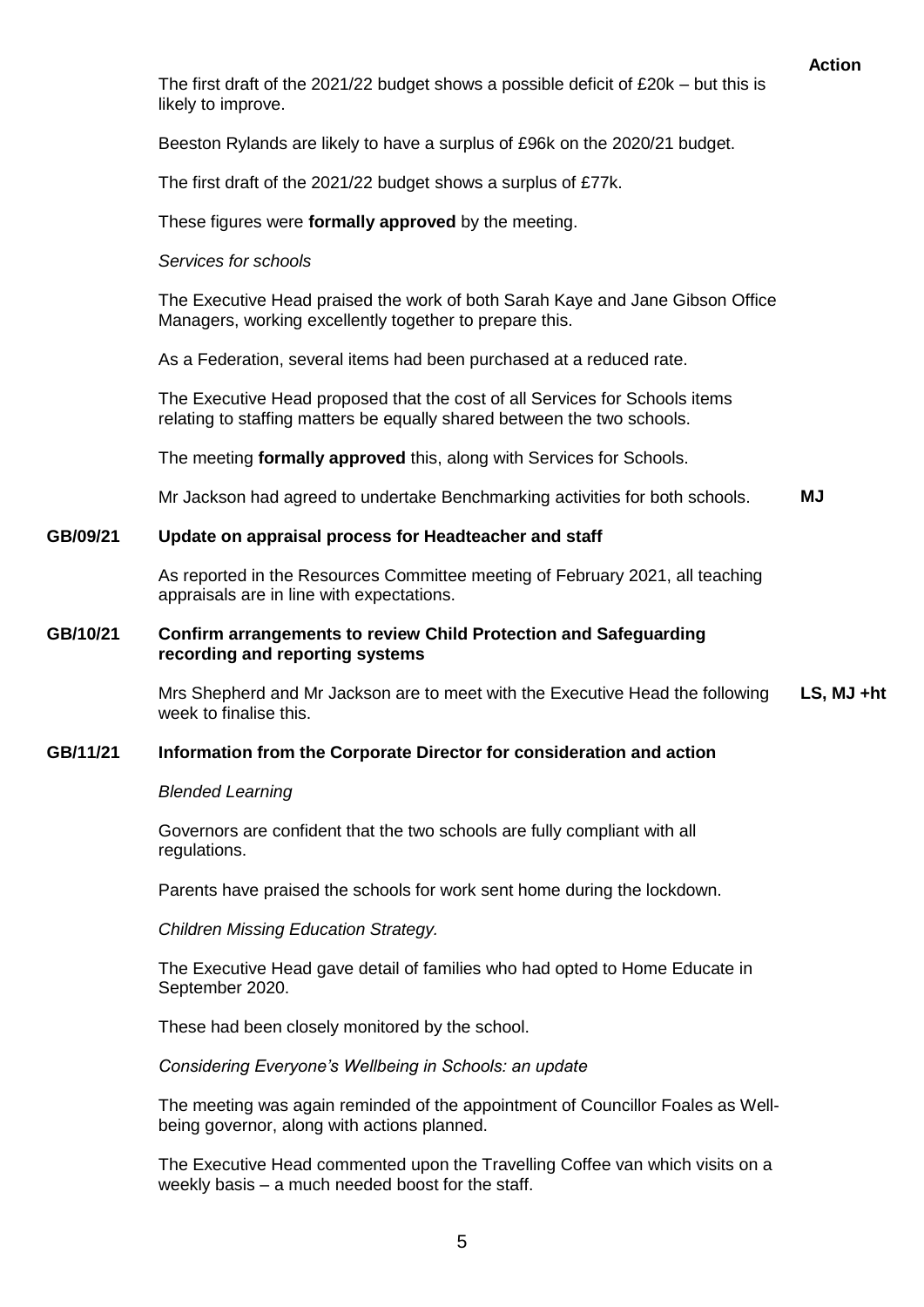# **GB/12/21 Communication**

# *From chair*

The chair reported that a concern raised by a parent had been resolved.

*From clerk -* Governor Newsletter

The clerk highlighted the following from the two newsletters:

- Primary assessments
- NSPCC article
- COVID catch-up premium
- PE and Sports Premium free booklet
- 20 key questions for school governing boards
- Teachers Pay award 2021

**The chair sought assurance** from the Executive Head that the RSHE policy for both schools had been updated.

She confirmed this and stated that a new resource "Jigsaw" had been purchased – this covers all aspects of RSHE.

# **GB/13/21 Report from training co-ordinator including review of governor training requirements for 2021**

Mr Wynn informed the meeting that an updated list of courses had been added to governorhub.

He highlighted courses on "Wellbeing" and "Ethical Leadership".

It was noted that KCSIE had been updated January 2021. The Executive Head agreed to email copies to all governors. **EH**

All governors to confirm that they had read this by Easter 2021. **All govs**

# **Mr Harper left the meeting at 7.00pm**

#### **GB/14/21 General Data Protection Regulations**

*Review and confirm the appointment of the Data Protection Officer (DPO) and Senior Information and Risk Owner (SIRO)*

DPOs for the two schools remain the same Mrs S Osborne and Mrs C Turner.

Mrs J Moss remains as SIRO.

*Report from the DPO and Information Governance Governor*

Mrs Moss stated that there is nothing to report.

# **GB/15/21 Governor monitoring visits**

The meeting agreed that a review of staffing structure be a priority for the summer term, following the current Executive Head recruitment process.

Following on from this, identified curriculum areas.